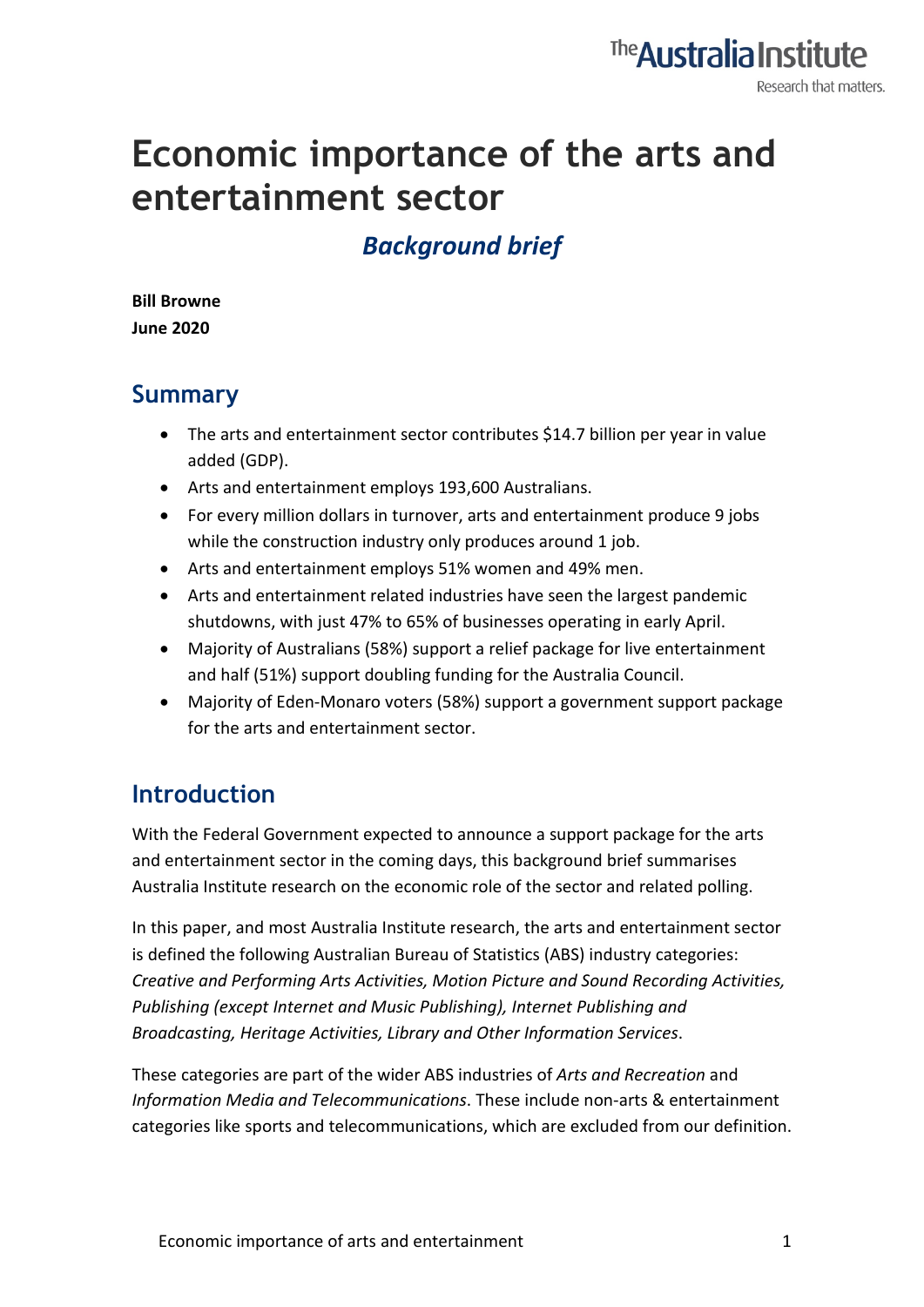### **Arts and entertainment economic output**

In the last financial year on record, the arts and entertainment sector contributed \$14.7 billion in value added (GDP). Note that these figures do not include government business entities, which particularly affects the heritage activities and library sectors.<sup>[1](#page-1-0)</sup>

The **Australia Institu** 

Research that matters.

For context, beyond The Australia Institute's definition of the arts and entertainment sector, the ABS's wider *Arts and Recreation* industry contributed \$16.0 billion to GDP, while *Information Media and Telecommunications* (other than telecommunication services) contributed \$22.3 billion to GDP.

The Department of Communications uses a broader definition of "cultural and creative activity" to estimate a \$111.7 billion contribution to GDP in [2](#page-1-1)016–17, or 6.4% of GDP.<sup>2</sup> This definition includes activities such as architecture and computer programming.

### **Arts and entertainment: a significant employer**

The arts and entertainment sector employs 193,600 Australians, making it a larger employer than finance, accommodation, electricity supply, heavy and civil engineering construction or coal mining, as shown in Figure 1 below:



#### **Figure 1: Employment by industry sub-division, select sub-divisions**

Source: ABS (2016) Census, accessed through TableBuilder Basic

newsletter.com.au/pub/pubType/EO/pubID/zzzz5976fe3908a3e171/interface.html

<span id="page-1-0"></span><sup>1</sup> ABS (2020) *5206.0 - Australian National Accounts: National Income, Expenditure and Product, Dec 2019*, https://www.abs.gov.au/AUSSTATS/abs@.nsf/DetailsPage/5206.0Dec%202019?OpenDocument

<span id="page-1-1"></span><sup>2</sup> Bureau of Communications and Arts Research (n.d.) *Cultural and creative activity in Australia 2008-09 to 2016-17*, https://communications.e-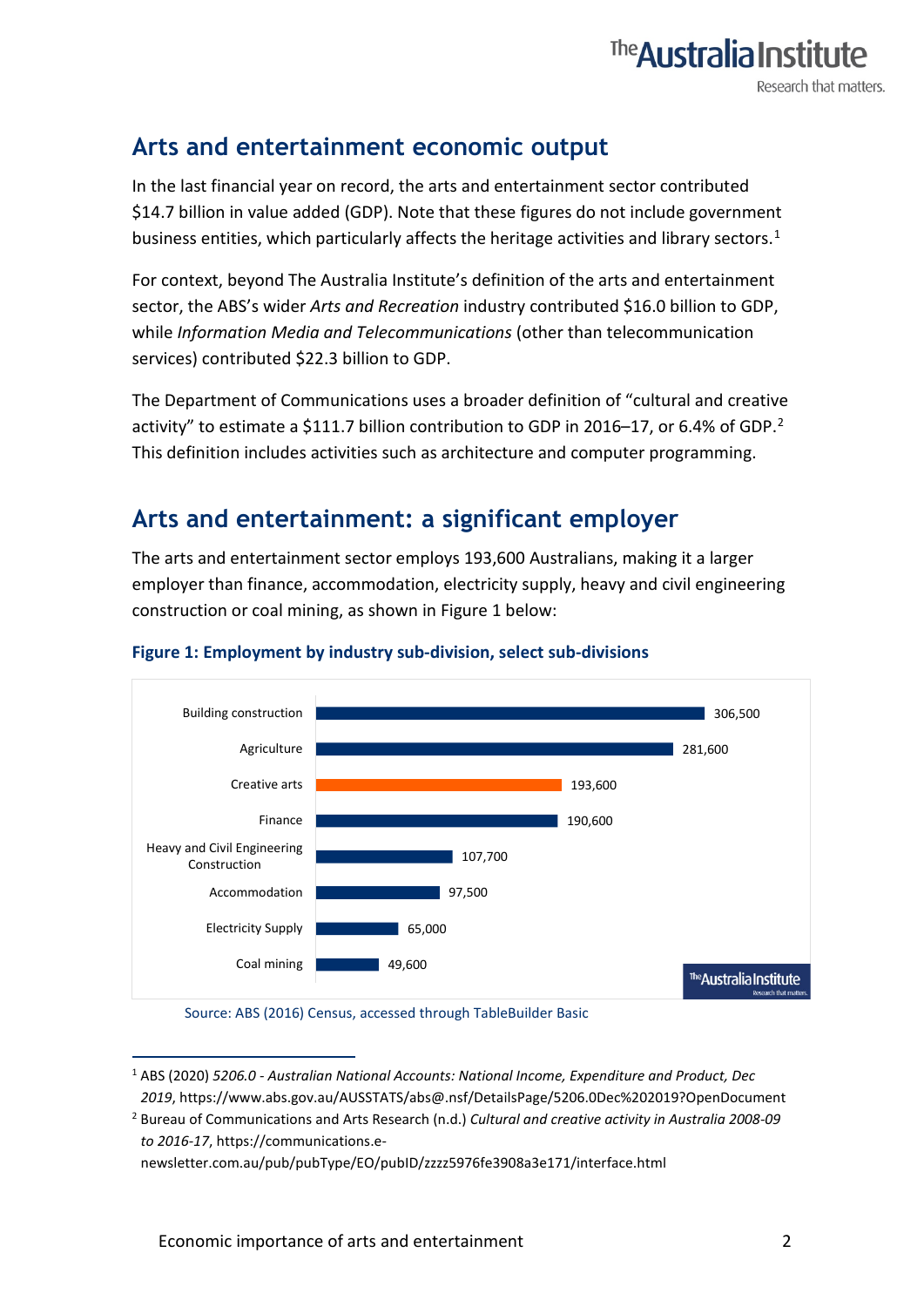

The **Australia Institu** 

Research that matters.

Beyond The Australia Institute's definition of the arts and entertainment sector, the wider *Arts and Recreation Services* and *Information Media and Telecommunications* industries directly employ about 459,600 people (as their primary occupation), or about 3.5% of all employment in Australia.

Using a broader definition than used by The Australia Institute, academics have calculated "creative employment" at 593,830 people in 2016, or 5.6% of the workforce.<sup>3</sup>

Despite being a significant employer, most Australians (68%) underestimate the number of people employed in the arts and entertainment sector relative to coal mining. Only 7% correctly answer that the sector employs significantly more than coal mining does, as shown in Figure 2 below:



#### **Figure 2: Perceived size of coal mining and arts employment, by voting intention**

Source: The Australia Institute (2020) Polling – Lockdown and the arts

<span id="page-2-0"></span><sup>3</sup> Cunningham & McCutcheon (2018) *The Creative Economy in Australia: Cultural production, creative services and income*, https://research.qut.edu.au/dmrc/wpcontent/uploads/sites/5/2018/03/Factsheet-2-Employment-by-sector-V5.pdf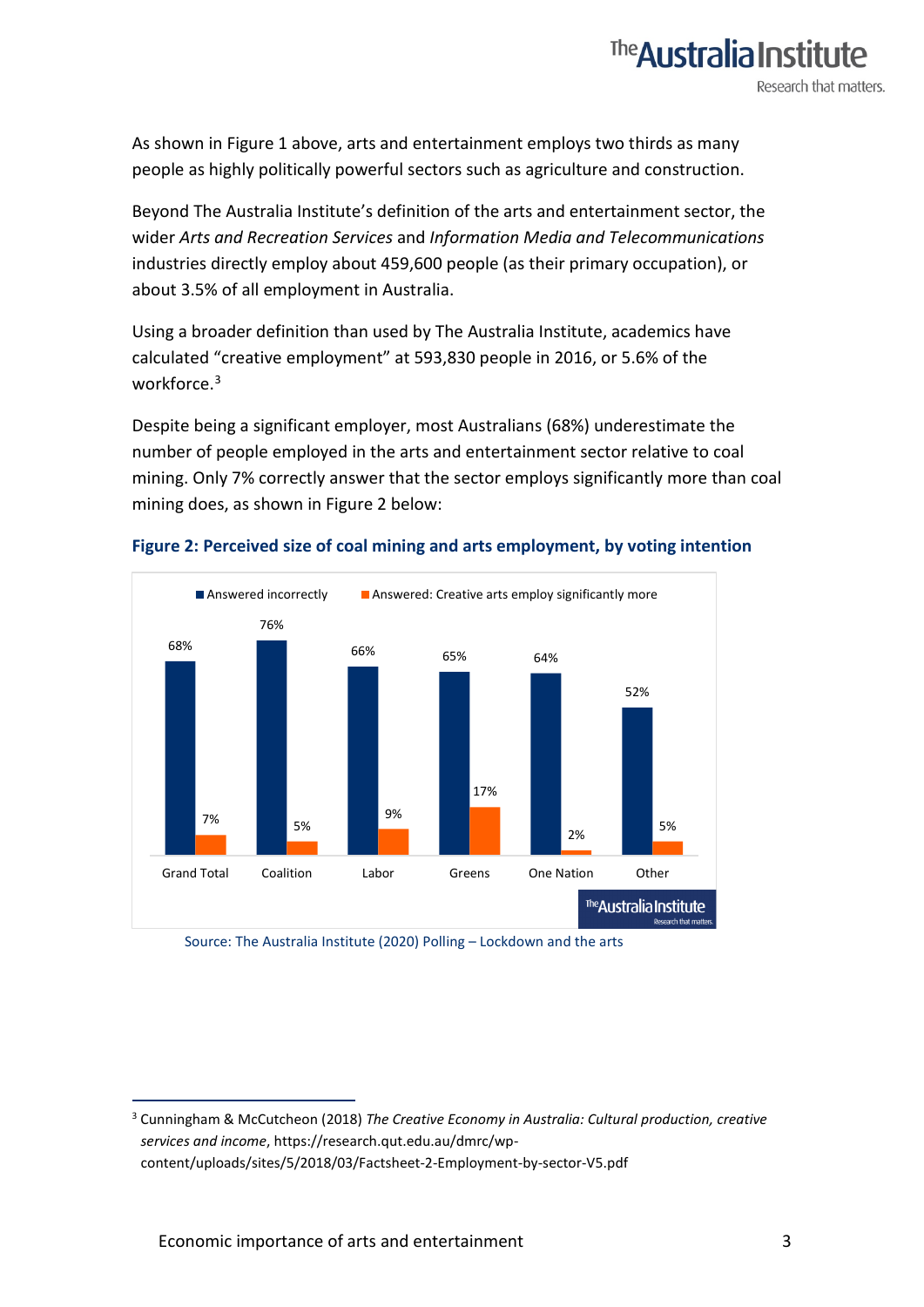# **Gender split in employment**

Arts and entertainment employment is evenly divided between women and men, with 51% women and 49%. This sets the creative arts apart from other industries targeted by government support, like construction, where only about 12% of employees are women (compared to 88% men).[4](#page-3-0)





Source: ABS (2020) *6291.0.55.003 - Labour Force, Australia, Detailed, Quarterly, Feb 2020*. Note: Rolling average of the last four quarters used for calculations.

## **Employment intensity in the creative arts**

The arts and entertainment sector is labour intensive. For every million dollars of turnover in the *Creative and Performing Arts Activities* category, nine people are employed according to ABS estimates.<sup>[5](#page-3-1)</sup>

Nine jobs per million dollars turnover is far higher than more capital-intensive industries. For example, the ABS's *Building Construction* category sees around 1 job per million in turnover, the whole *Mining* industry has 0.59, while the *Oil and Gas Extraction* category has just 0.25. In other words, \$4 million in turnover is required on average for each job in oil and gas.

<span id="page-3-0"></span><sup>4</sup> ABS (2020) *6291.0.55.003 - Labour Force, Australia, Detailed, Quarterly, Feb 2020*, https://www.abs.gov.au/AUSSTATS/abs@.nsf/DetailsPage/6291.0.55.003Feb%202020?OpenDocument

<span id="page-3-1"></span><sup>5</sup> ABS (2020) *8155.0 - Australian Industry, 2018-19*[, https://www.abs.gov.au/ausstats/abs@.nsf/mf/8155.0.](https://www.abs.gov.au/ausstats/abs@.nsf/mf/8155.0)  Note that this figure only includes the Creative and performing arts category. Future Australia Institute research will assess the employment intensity of the wider arts and entertainment sector, as defined earlier.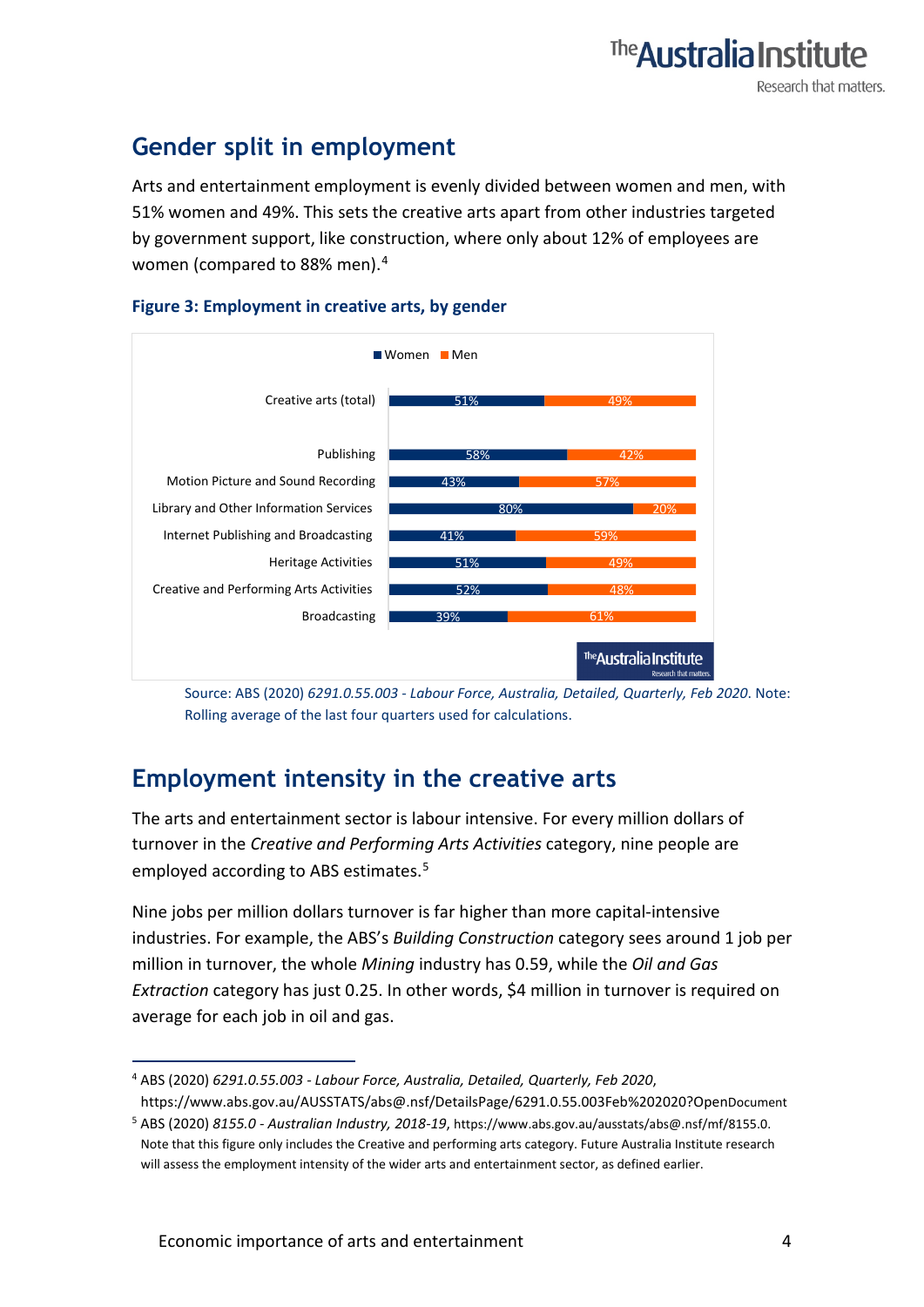# The **Australia Institut** Research that matters.

Support for labour-intensive industries like the visual and performing arts, with links to other labour-intensive sectors such as tourism, will support far more jobs through the pandemic recovery period than construction or gas extraction.

#### **Figure 4: Employment intensity Creative & Performing Arts vs construction**



## **Arts and entertainment losses from COVID-19**

As of 7 April, members of the arts and entertainment industry figures have reported \$330 million in lost work and contracts.[6](#page-4-0) *I Lost My Gig Australia* in March estimated 4[7](#page-4-1)0,000 workers were affected across arts and entertainment and related sectors.<sup>7</sup>

The ABS has calculated the business impacts of COVID-19. In the week commencing 30 March, 90% of businesses were operating. However, only 47% of *Arts and Recreation Services* businesses were operating, making that industry the worst affected. 65% of

<span id="page-4-0"></span><sup>6</sup> I Lost My Gig Australia (2020) *Have you lost work?*, https://ilostmygig.net.au/

<span id="page-4-1"></span><sup>&</sup>lt;sup>7</sup> <https://ilostmygig.net.au/latest-news/f/music-industry-calls-for-750m-relief-package>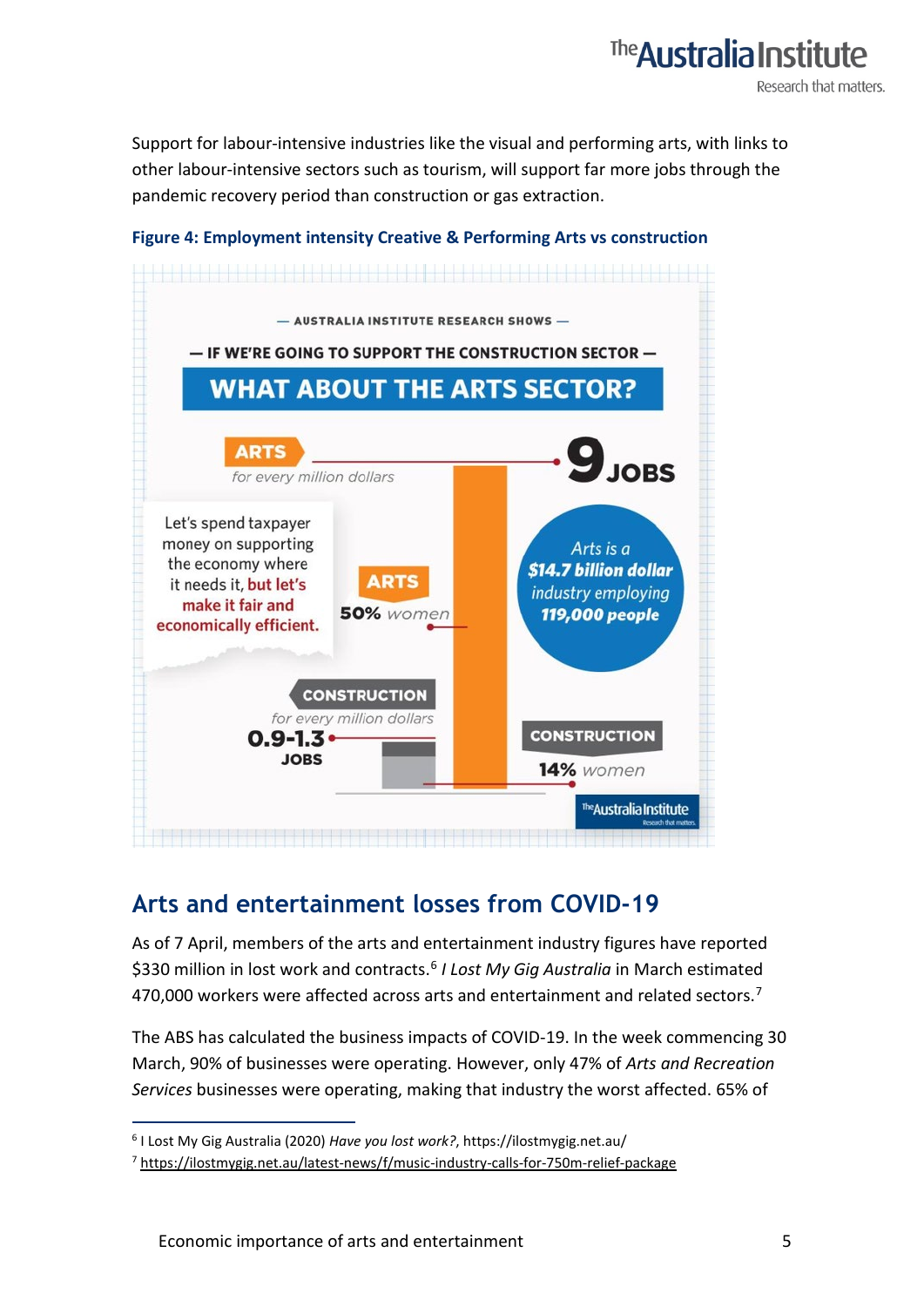

businesses were operating in *Information Media and Telecommunications* (which also includes arts and entertainment sectors) with the next worst hit being *Accommodation and Food Services* at 69% operating.[8](#page-5-0)

### **Opinion polling on arts and entertainment**

Most Australians (58%) support the \$750 million relief package proposed by the live performance sector.<sup>[9](#page-5-1)</sup>

- Three in five Australians (58%) support the proposed \$750 million relief package, including 25% who strongly support the package.
	- o 24% of Australians oppose the package, including 8% strongly opposed.
- Support for the relief package for live performance exceeds opposition among all voting intentions.
	- o More than half of Coalition voters (53%) support the relief package.



#### **Figure 5: Support for relief package for live performance, by voting intention**

Source: The Australia Institute (2020) Polling – Lockdown and the arts

Half of Australians (51%) agree that the government should double funding for the Australia Council for the Arts to help support the arts during the COVID-19 lockdown.

<span id="page-5-0"></span><sup>8</sup> Overall, 70% of businesses not trading were not trading because of COVID-19. ABS (2020) *Business Indicators, Business Impacts of COVID-19, Week Commencing 30 March 2020*, https://www.abs.gov.au/ausstats/abs@.nsf/Latestproducts/5676.0.55.003Main%20Features2Week%2 0Commencing%2030%20March%202020

<span id="page-5-1"></span><sup>9</sup> For details of the package, see I Lost My Gig Australia (2020) *Music industry calls for \$750m relief package*, https://ilostmygig.net.au/latest-news/f/music-industry-calls-for-750m-relief-package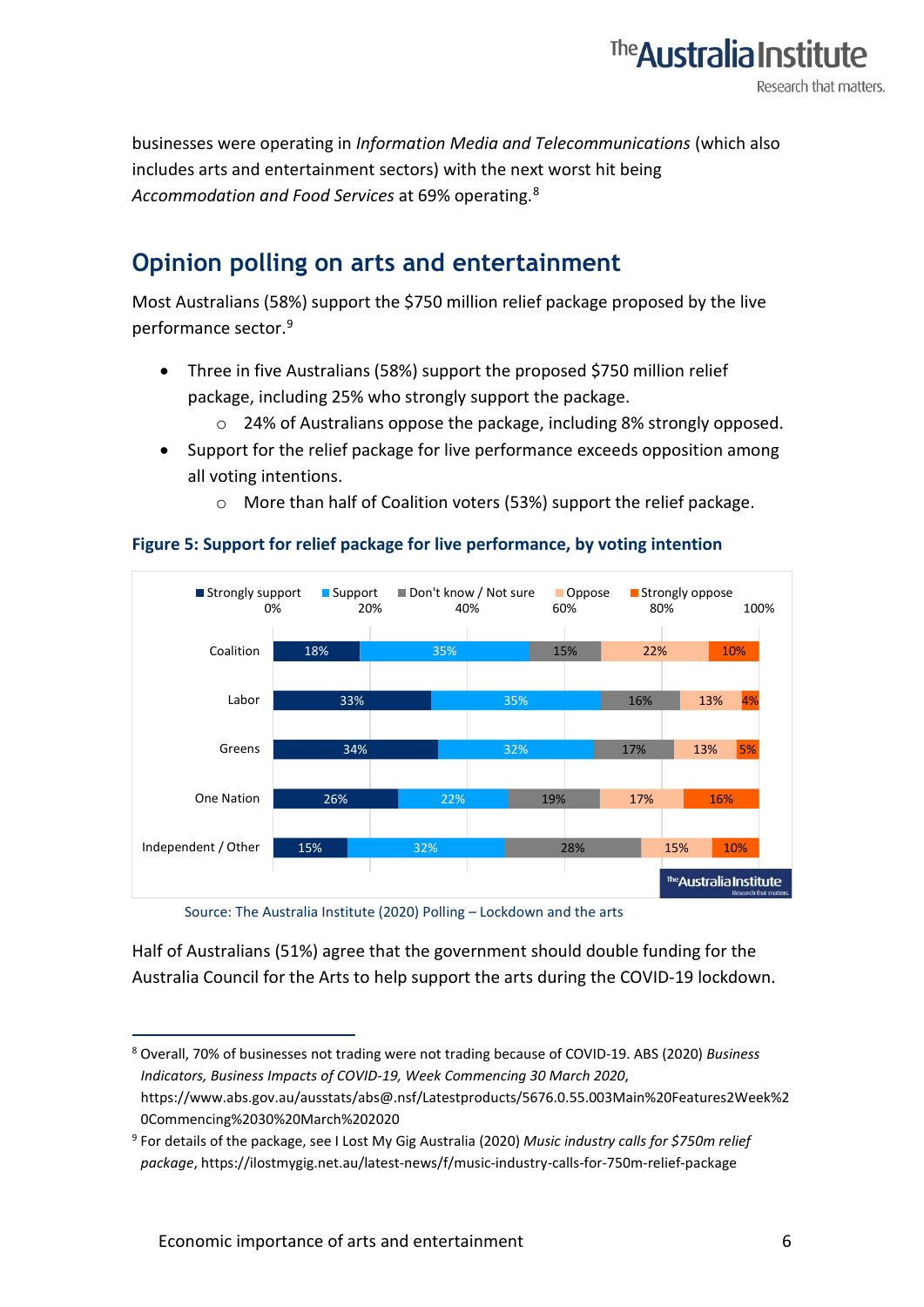

- One in three (32%) disagree that the government should double Australia Council funding.
- A majority of Coalition (50%), Labor (58%) and Greens (63%) voters agree that Australia Council funding should be doubled.



**Figure 6: Double funding for the Australia Council for the Arts**

Source: The Australia Institute (2020) Polling – Lockdown and the arts

### **Eden-Monaro arts and entertainment polling**

In June 2020, residents of Eden-Monaro were asked whether they support a government package of funding and support to the arts and entertainment industry.

Three in five residents (58%) support or strongly support a government funding package for the arts and entertainment industry.